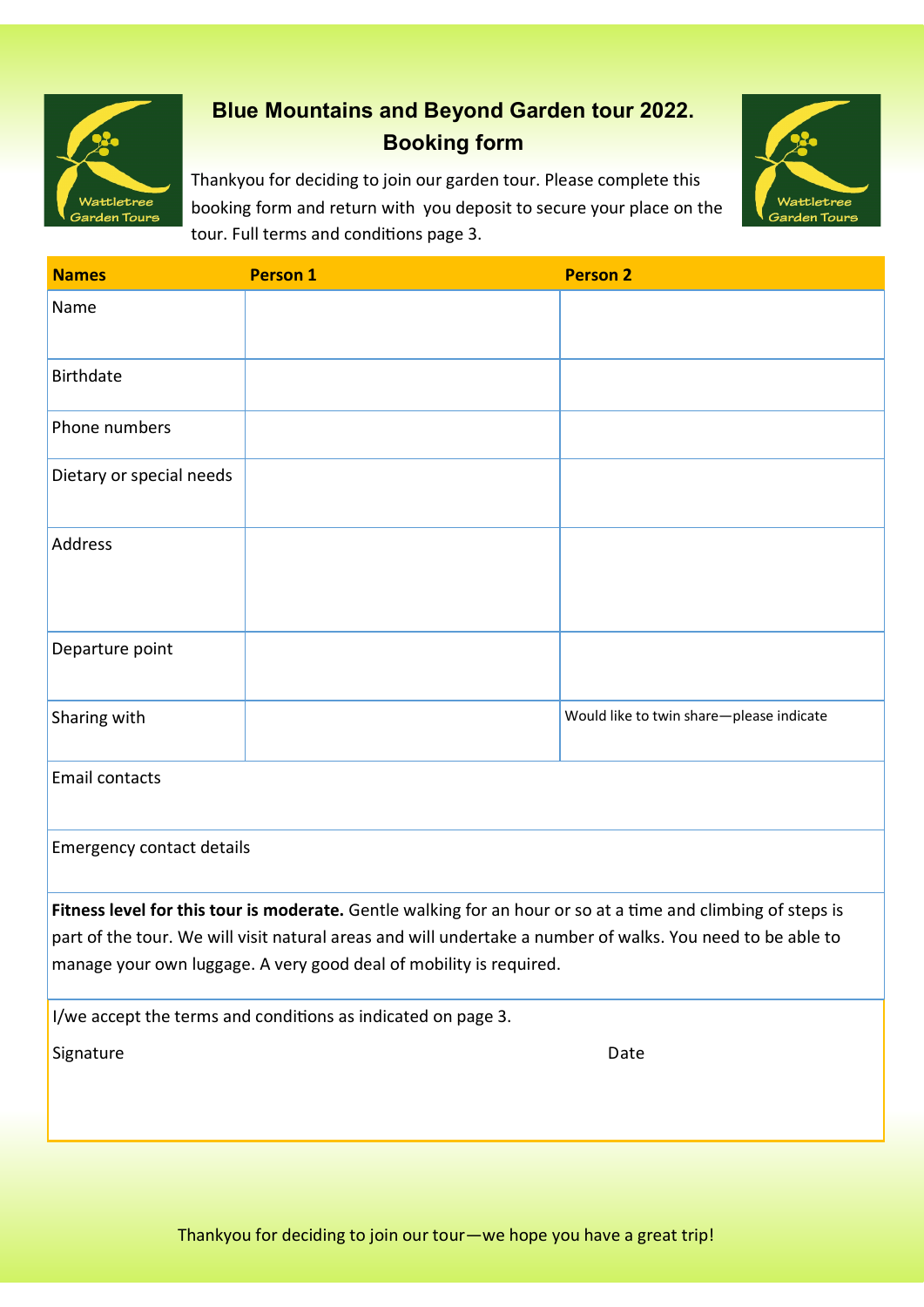# **Deposit Payment details**

| <b>Name</b>        | <b>Deposit</b> | \$500.00 per person |       | <b>Total</b> |
|--------------------|----------------|---------------------|-------|--------------|
| Passenger 1        |                |                     |       |              |
| <b>Passenger 2</b> |                |                     |       |              |
|                    |                |                     | Total |              |

|                | Payment methods Please make payment of \$500 per person as deposit. (GST not applicable)                                                                                                                                                                                       |
|----------------|--------------------------------------------------------------------------------------------------------------------------------------------------------------------------------------------------------------------------------------------------------------------------------|
| Cheques        | Please make payable to Wattletree Horticultural Services<br>and post to Wattletree Horticultural Services, 3 Eclipse Court, Highfields, Qld 4352                                                                                                                               |
| Direct deposit | BSB - 484799<br>Account number - 002451085<br>Account name - Wattletree Horticultural Services PTY LTD<br>Reference - Your surname and Blue Mountains 2022                                                                                                                     |
| Credit card    | Please contact us for payment via credit card. A surcharge applies as applied by credit<br>card operator. You can pay via credit card over the phone or we can send you an email<br>and you can pay electronically. A bank imposed 2% surcharge applies to card pay-<br>ments. |
|                |                                                                                                                                                                                                                                                                                |

# **Thankyou.**



Please see full terms and conditions overleaf.